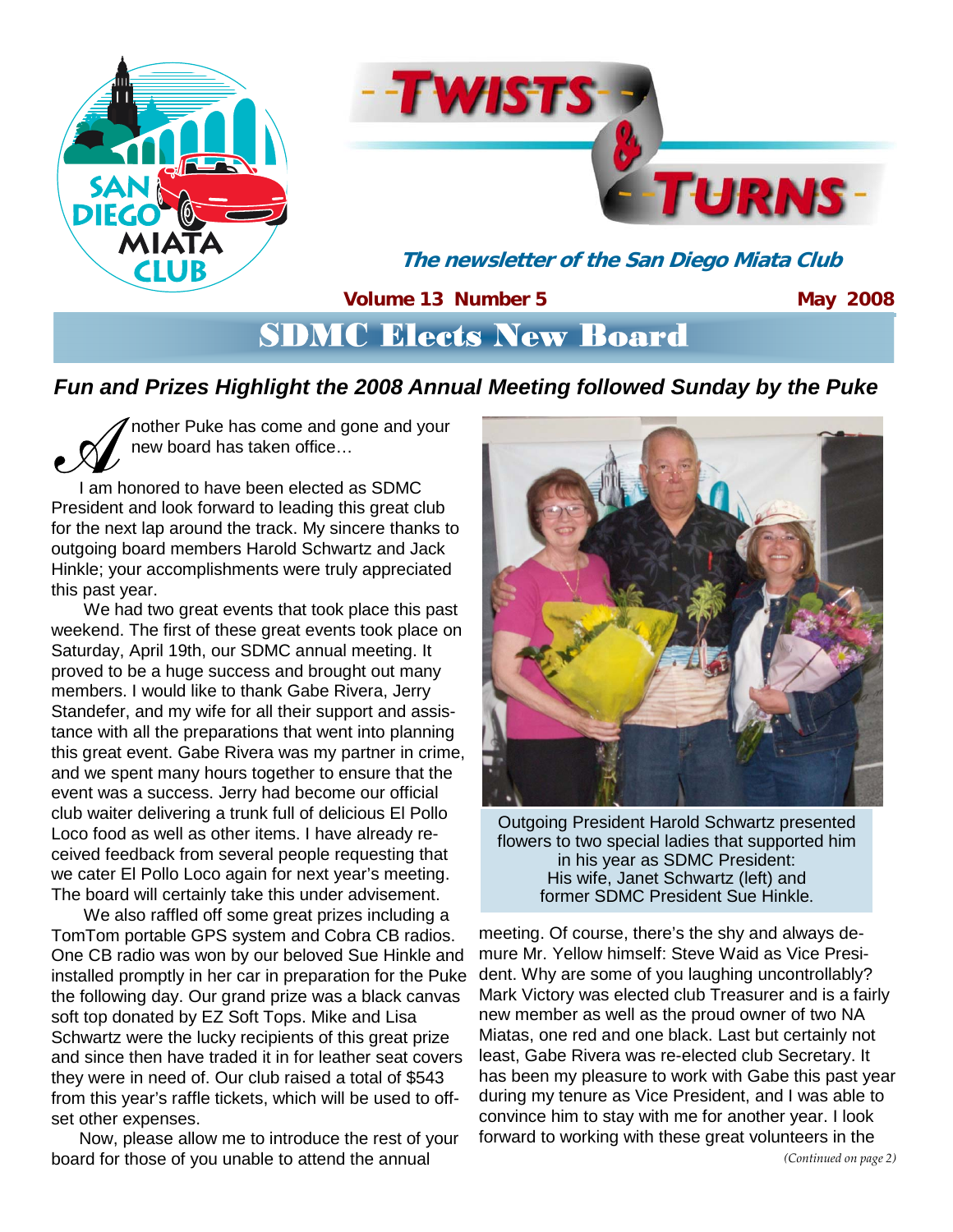coming year, and we'll help ensure that SDMC remains the best car club in San Diego.

 Sunday, April 20th, proved to be a perfect day for another great event: the Puke 2008. Steve and Laurie pleased the weather gods, and it was a fantastic day for a run. The traffic even cooperated—this was the first time I've driven Mt. Palomar and did not encounter a single car on the South Grade. We had a total of 66 cars gather for the start of this annual event and they were divided into five groups. Three groups took the northern route and the other two groups went south.

 This being a year of firsts for me, I was also promoted to Run Leader for Group 3. What an adrenaline rush! Kari and I had a fantastic time with all of our friends new and old. I would also like to personally

thank my sweep driver and resident curmudgeon Ted Kessler and his communications officer Jackie for a job well done.

 Group 3's Puke route turned out to be 4 miles longer than indicated on the run directions due to my decision to explore an alternate tree-lined route that proved to be a special treat when I turned around and passed my entire group of 11 cars with all their occupants sporting wide smiling faces.

 Many thanks to Steve and Laurie Waid as well as all the run leaders and sweep drivers. Without the efforts of these volunteers the Puke would not be the fun event we have come to expect and enjoy.

 Thank you all for your support. I look forward to seeing everyone on a future run or the upcoming Madonna Run.

> David Streeter SDMC President



2007 SDMC Members of the Year Steve and Laurie Waid present Bruce Lewis with the 2008 SDMC Member of the Year Award. Thank you Bruce and Debbye, for your mentoring and enthusiasm for this Club! Photo by Mark Booth

Prez Harold Schwartz (far right) thanks the SDMC appointees: L-R, Dan Garcia, Janice Boster, Mike and Lisa Schwartz, Tom Thompson, Laurie Waid Photo by Mark Booth



2 Twists & Turns May 2008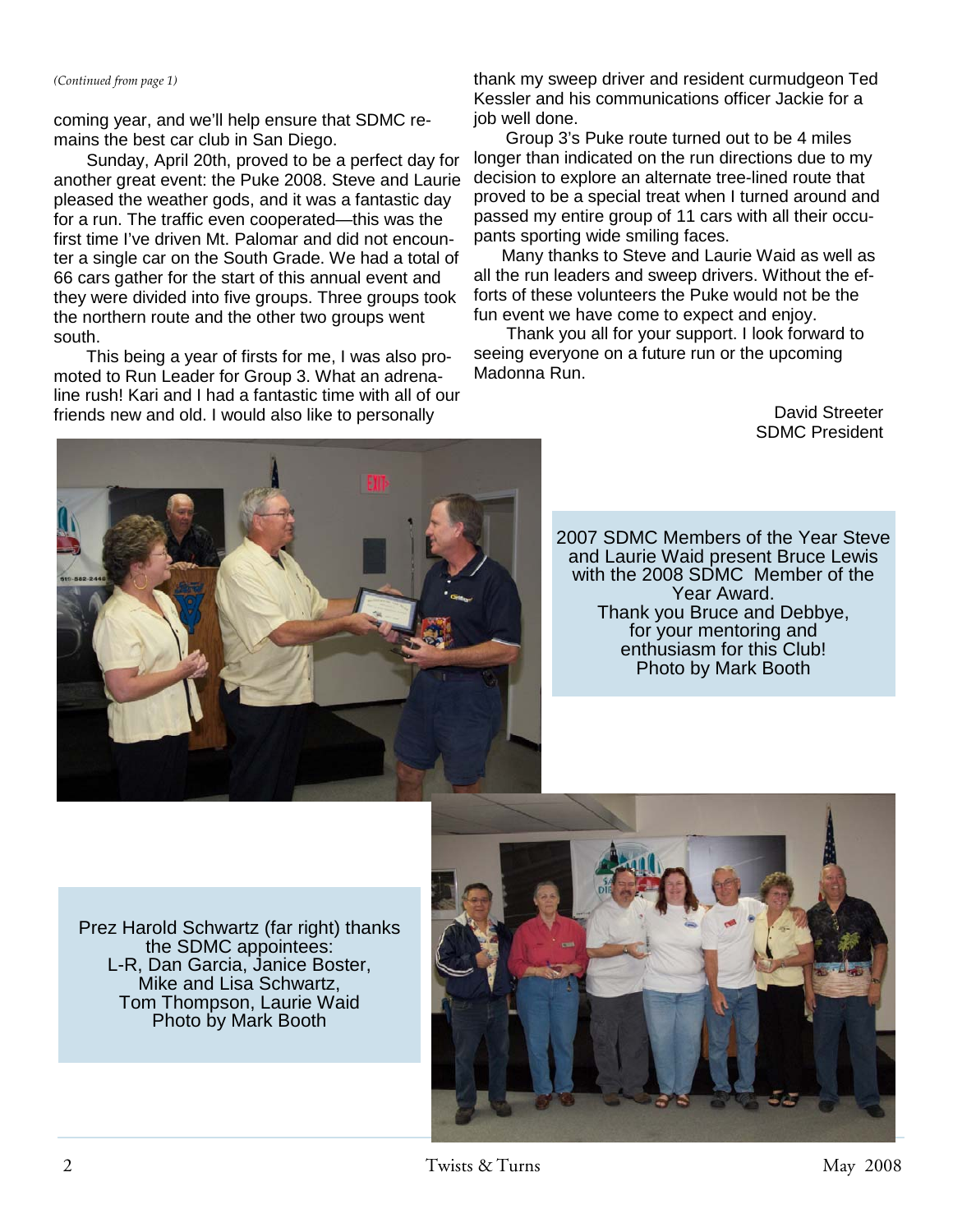## Dur New SDMC Board Members



Left to Right: Gabe Rivera, Secretary Mark Victory, Treasurer David Streeter, President Steve Waid, Vice President

#### **David Streeter SDMC President**

 I am truly honored to have been officially elected President of the San Diego Miata Club. I sincerely appreciate your support and encouragement.

 My wife, Kari and I have been active members since 2005 and I recently vacated the position of Vice President serving on the 2007-2008 board. I made the decision to serve as Vice President to get my feet wet before taking a deeper plunge.

 In 2005, I attended my first ever SDMC event as a passenger for "The Puke". I decided that day that the Miata was a fun car and I had to have one! I purchased my 2005 Razor Blue (NB) in August, 2005 and personalized it early last year by adding custom blue flames to its front end, among other modifications of course. In April, 2006 my wife and I purchased our second Miata, a 2006 Winning Blue (NC) which has also been personalized with two 10 inch white racing stripes.

 I have had a genuine interest in cars for as long as I can remember. I never saw myself as a Miata owner, let alone a pair of them. It turns out the fun-to-drive quotient was the attraction. Our club, the people and its activities, have provided the fun-to-belong part of my free time. Two previous car-centric clubs failed to fill that void.

 SDMC is an important and enjoyable part of my life and I truly look forward to each and every event I am able to attend.

 In addition to the energy and enthusiasm I have to share with the club, I bring with me different insights to

this position. We will continue to broaden our appeal to try and recruit some younger members this year. I know this year's board will make the club proud.

 Thank you again for your vote of confidence and see you on the twisties!

#### **Steve Waid Vice President**

I am excited to be a part of this year's SDMC Board. As a 12 yr member of SDMC I have had many great experiences with this Club and have held various positions of leadership, including President and Events Coordinator. I am currently a member of the Car Club Council of the San Diego Auto Museum and act as liaison between SDMC and the car enthusiast community of San Diego.

 Most of you know me as the Yellow Guy. I have lived in SD for 30 years, having grown up in the San Gabriel Valley. My wife of 41 yrs Laurie and I live in Escondido and enjoy opening our home to numerous events. I currently own 4 cars, my 2002 yellow flamed Miata, a 1986 Buick Grand National muscle car, a 2002 Yellow Corvette and our grocery getter and grandkid hauler, 2005 Pontiac G6 GT.

#### **Gabe Rivera SDMC Secretary**

 I would like to take a moment to thank the club for voting me in as Secretary for another year. Here is a little background. I have been a member since June 2005. I had a beautiful 10AE that I had to part with, and I became a copilot with Jerry Standefer. Fortunately, thanks to the Corbyons' New Years run, I caught the bug again and ended up meeting with Barb Shev the very next day. I drove out of there with a beautiful 2006 Brilliant Black Miata. I went through another phase and let go of my Brilliant Black Miata for a Volvo S60 R. Six months later, I just didn't feel right and bought my current 2008 Stormy Blue Miata.

 My professional background is in property management. I currently manage a 264-unit residential property. I deal with juggling multiple tasks in addition to handling resident issues that arise on a daily basis. I believe in working hard to get the job done. In my line of work I need to be able to look at both sides of any issue and make fair decisions.

 I hope that this coming year will bring a lot of growth for the club.

#### **Mark Victory SDMC Treasurer**

 As you may be wondering who this guy claiming to be the new treasurer is I would like to take this oppor-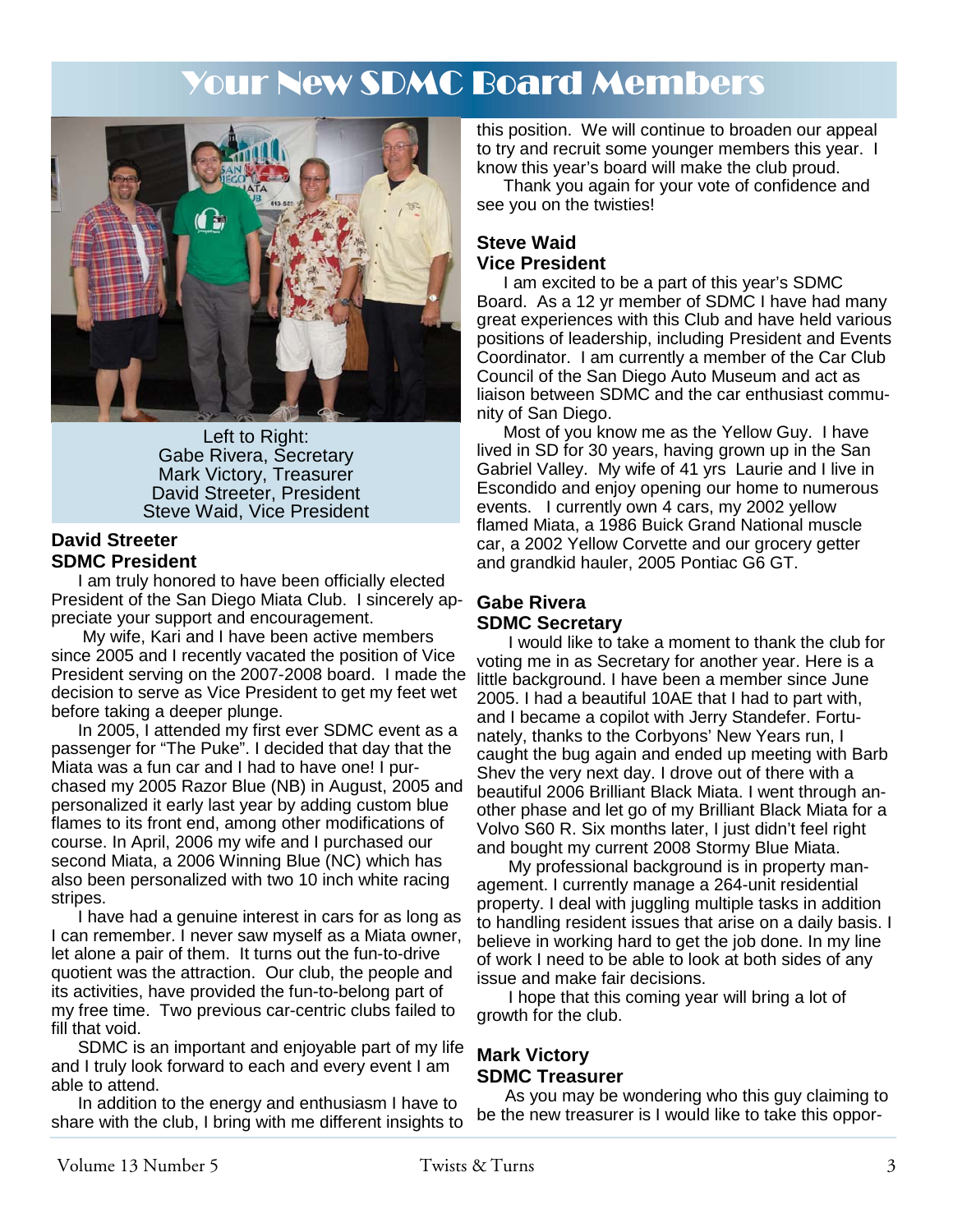#### *(Continued from page 3)*

tunity to introduce myself. My name is Mark Victory, I am an electronic engineer and I am a recent convert to the joys of driving Miatas. Originally I am from Bristol, England but after 27 years of tolerating the vagaries of the British climate I decided to emigrate to San Diego and have been living here for 5 months now.

 Having left my faithful '93 Carina in the UK, one of the first things I needed to do was arrange some transport. I had a good idea of what I wanted - a manual, rear-wheel drive car that was exciting to drive, and preferably a drop-top to make the most of the year-round sunshine.

 This was all confirmed just before coming out here by a track day on Nurburgring racetrack where I had the good luck to get a passenger lap in an '89 Miata with a driver who knew the course backwards. Overtaking Porsches while traveling sideways round the corners made quite an impression and guaranteed that a Miata would be among the cars I tried out. From the first moment I floored the accelerator around a curve I was hooked, which led to the purchase of a '97 Black & Tan. I had also intended to get something large enough that I could fit a drum kit into it, but suddenly that seemed insignificant compared to the sheer fun of driving.

 I joined SDMC a couple of weeks later to find more people who were similarly enthusiastic about their Miatas and although I have only been a member for a few months I have been so impressed by the range of activities being organized and the friendly, welcoming attitude of everybody I have met so far. The more I saw of the club the more I wanted to get involved wherever possible. As the position of treasurer was vacant I agreed to stand for it as this was a way I could help out even before learning enough of the local roads to plan a run. I have held similar posts in a couple of clubs while at university, including running my own sound & lighting gear hire business, and as I still have all my fingers and toes I believe my arithmetic skills are still sound. I thank you for your trust and promise to do my best to keep the club in as healthy a financial state as it has been left in.

 More recently I have added a second Miata ('97 Battered Red) to my fold as the engine in my previous '97 is ailing and it will be a slow process teaching myself how to dismantle and rebuild it, although as of last Saturday I have now learnt how to change the oil filter in the dark without burning myself on the intake manifold so there may be hope yet. If not, Larry can expect to see me arrive on the back of a tow truck once again!

## Unexpected Pleasure

CO es & Dyanna Smith ran into Jack & Jo Ann<br>Frater at the Dairy Queen in Gila Bend, AZ<br>Fraters were headed east to Tempe for a weekend Frater at the Dairy Queen in Gila Bend, AZ during road trips last month (April 11). The visit with their son; the Smiths were headed home following visits to Laughlin, the Grand Canyon and Sedona.

 "When we spotted the prancing chicken insignia on the side of a Miata, we were certain we had found some friends," Les noted. "And the SDMC license frame confirmed it!"



Photo credit: Unknown, but obliging, Dairy Queen customer

Mark Victory's '97 black was a beast of burden for recent road trip to Las Vegas for an electronics trade show. Somehow we managed to pack the entire display stand into/onto a Miata leaving enough room for two. Thankfully we only had to drive a dozen blocks like this!

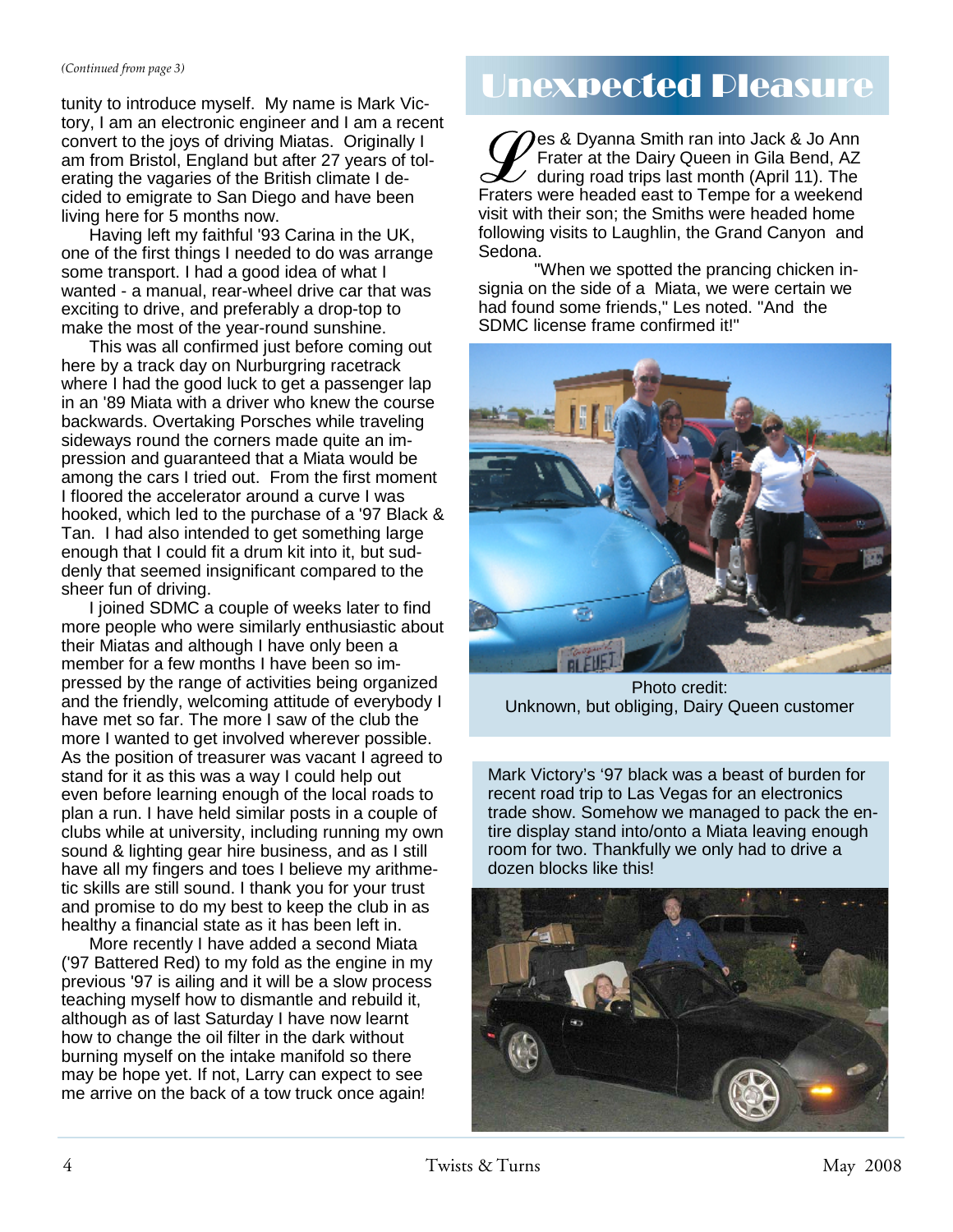## My Favorite Road

### Bruce Lewis

The silence in the forest was deafening.<br>
It was almost as if Mother Nature was unsu<br>
of her next move and had taken pause, to<br>
think about it. The quiet rays of afternoon sunlight It was almost as if Mother Nature was unsure of her next move and had taken pause, to filtered down through the big trees like hundreds of stage lights high-lighting a stage of pine needles, vivid flowers, grasses, and the woody refuse that trees seem to always discard. The silence was punctuated by the occasional twittering of a Technicolor bird or the buzz of some insect looking for a victim to pester.

 Through this sleepy, brooding forest runs a twenty foot wide ribbon of asphalt with a yellow painted line down the middle. It does not belong and the forest seems to sense it, trying to cover it with a leafy canopy much like skin will try to heal a wound. If you pause long enough and are very quiet you will hear the unhurried burbling of a stream on its way to mix its cold freshness with the deep saltiness of the Pacific Ocean. The trees stretch long and straight to the sky like a wooden Parthenon in which to worship some woodland Deity. By the asphalt serpent, a deer grazes with ears rotating like radar dishes, straining to detect any harbingers of danger. The forest seems to still with anticipation; something is about to happen! In the distance, what first came to discriminating ears as the buzzing of a overly large insect now transforms into something much larger in size and volume. Its droning undulates much like the strip of asphalt through the trees. The deer's antennae ears snap forward toward the road just seconds before it bounds away and is swallowed by the camouflaging arms of the trees. Around a bend in the asphalt strip roars a brightly colored demon straining to stay on the narrow strip of black, Its short, round legs squeal in protest as it attempts to solve the riddle of the asphalt clinging to it like a baby marsupial to its





mother. The stillness of the forest is shattered like plate glass and cascades through the trees which in turn hurl it back at the retreating demon in startled fury. In minutes the intruder is but a ringing memory and the forest return to its silent introspection.

 OK! By now you know that I'm a frustrated English Major but I wanted to attempt to set the scene of one of my favorite roads. That road is Highway 116 as it winds through the big trees on its way from Sonoma to the Mendocino coast. You are driving under a canopy of trees and occasionally breaking out into the sunlight only to plunge into the cool green again. Along the way there are many sightings of streams and rivers and an occasional glimpse of deer. The trees are unbelievably tall and thick which begs you to stop your "twistie attack" long enough to pull over and soak up the beauty and silence of something bigger and much older than you. After all of this breathtaking beauty you are rewarded to fantastic ocean views as you break out of the trees onto Highway 1.

 We usually go North from here and enjoy the ocean views while headed up to the town of Mendocino. After soaking up the local color it's time for dinner so we go back down South a few miles to Albion and have dinner at the Albion Inn. The restaurant hangs on a cliff overlooking a golden ocean and retreating Sun. The view, food and wine are first class and a fitting end to an out of this world day! Since we usually stay in Sonoma we then turn around and retrace our route in the darkness. The drive through the trees in darkness is eerie and haunting and a total switch from the daytime trek.

 I can't think of a day better spent than in this area with its natural beauty, great driving roads, and fantastic food and wine. I give it a four star rating!!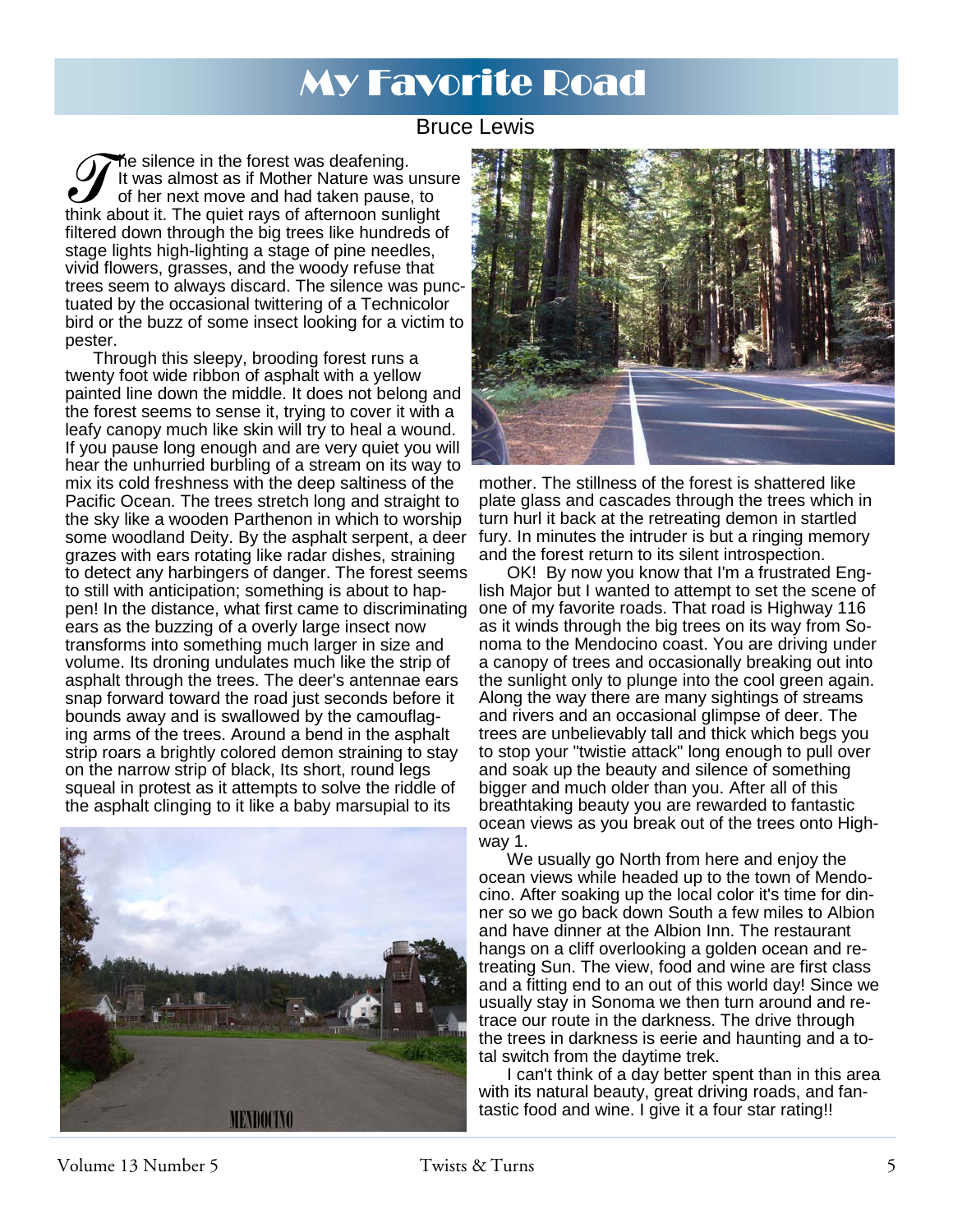## Regalia

## **SDMC Custom Hawaiian Shirts**

Through the considerable efforts of Mike and Lisa Schwartz, we have available CUSTOM SDMC print Hawaiian style shirts for men and women. There are three colors available—red/yellow, blue/green and black/white.

To see colors or download an order form, check the main page of our club site, http://www.sandiegomiataclub.org

Cost is \$45 each, \$3 extra for 2XL and 3XL.

Remember we need 75 total preordered and at least 25 of each color. We can order more but not less.

These shirts will be available for a onetime purchase only—and we are probably the only club anywhere that has it's custom logo designed into a graphics pattern.



SHIRT MOCK-UP ONLY (date: 22/2/08) MOTIF "SAN DIEGO MIATA CLUB" COLOR ~ WHITE / COOL GREY 4C / BLACK

# Order yours today!

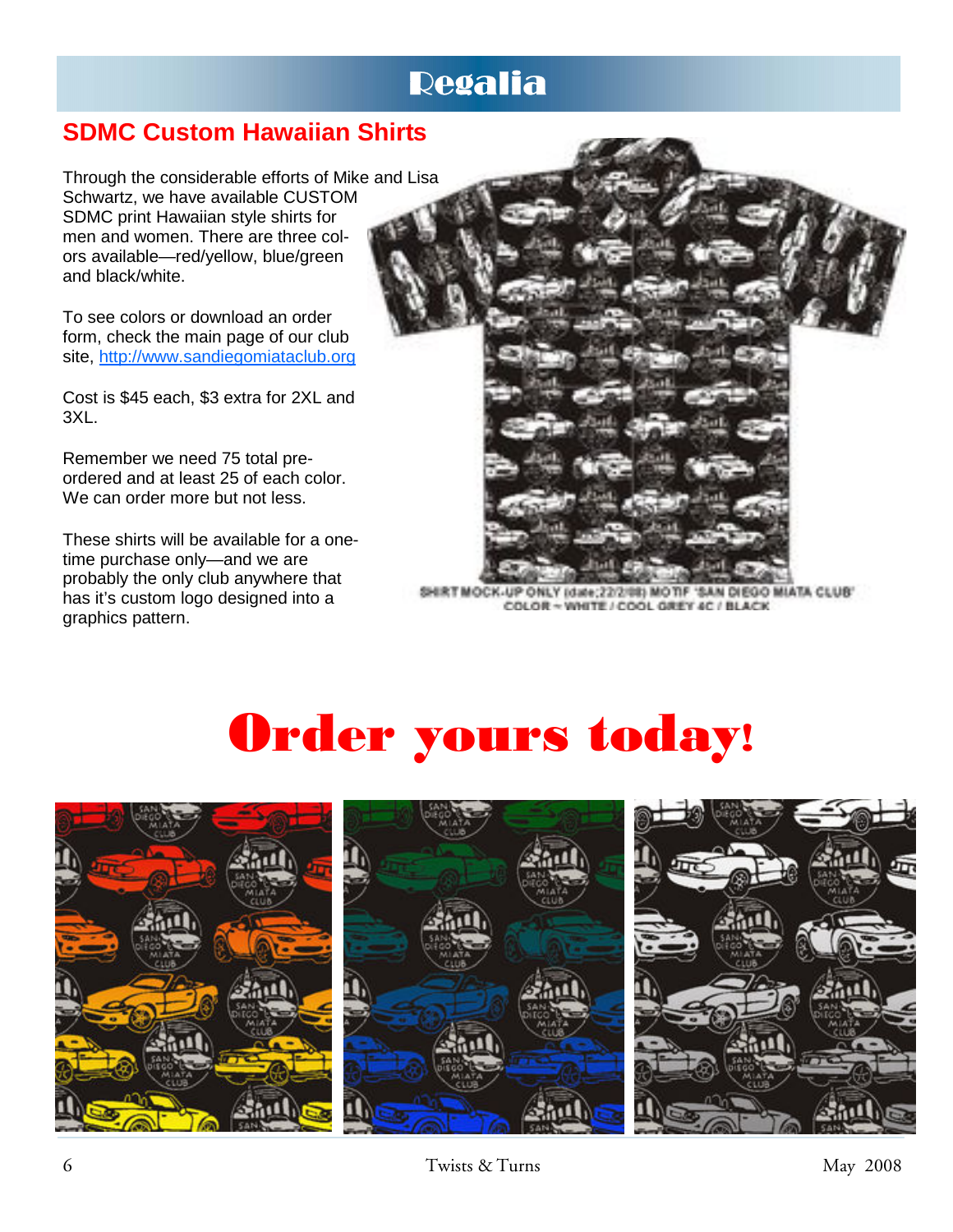## Membership

As of April 15, 2008 there are 209 memberships (68 single, 141 dual) and a total of 350 members.

#### **Welcome to newest memberships - 3 since the April newsletter.**

| Cathy & Jerre Blodgett | Menifee   | 2007 Galaxy Grey | katrinka09@hotmail.com |
|------------------------|-----------|------------------|------------------------|
| lan Kipnes             | San Diego | 1996 Red         | swappintunes@yahoo.com |
| Sandra & Lyle Boelter  | San Diego | 2005 Lava Orange | sboelter@san.rr.com    |

### **Our Mission**

The purpose of the club is to promote the enjoyment of, and enthusiasm for, one of the world's most exciting sports cars—the Mazda Miata.

Owning and driving a Miata is one of life's great pleasures, and adding the company and camaraderie of like-minded enthusiasts only enhances the experience. Won't you join the fun as we enjoy the beauty of San Diego County from the seat of a very special little roadster?

#### **Let's have fun driving our Miatas!**

### **Monthly Meetings**

great opportunity to meet your 571-6225. fellow club members, ask questions, and share stories. Meet-6 p.m. to enjoy meals, snacks, ings are held on the fourth or beverages while chatting with Thursday of each month, except their Miata friends. The informal in November and December meeting starts at 7 p.m. We when we meet on the third guarantee you'll have fun. Thursday.

We meet at the Boll Weevil **This month's meeting date:**  restaurant, 9330 Clairemont Mesa Blvd., in San Diego (between I-15 and SR 163). To

Our monthly meetings are a contact the restaurant, call 858-

Many members arrive around

**Thursday,** 

## **May 22**  *Twists & Turns* is printed by**: Banners** Vehicle lettering Lobby display signs Window lettering **XEROX** copies Trade shows 858-486-6771 13000 Danielson St., Suite G Poway, CA 92064

Fax 858-486-6779 signup7@aol.com Lic.#71496

#### **Dues**

Dues are \$35 per calendar year, for either an individual or a dual membership (two members in the same household). Members who join the club in the first half of the calendar year (January through June) pay \$35 for their first year; those who join in the second half of the year pay \$20 for the remainder of the year.

### **Badges**

Have you noticed those engraved plastic name badges that other members wear? Would you like to get one?

Badges are available in colors to match your car. The cost is \$10 each for badges with safety-pin closures, or \$11 each for badges with magnetic fasteners. Prices include shipping to your home.

Sue Hinkle handles the ordering. Badge request forms are available at the Regalia table at monthly meetings and on the club's web site. All orders must be prepaid.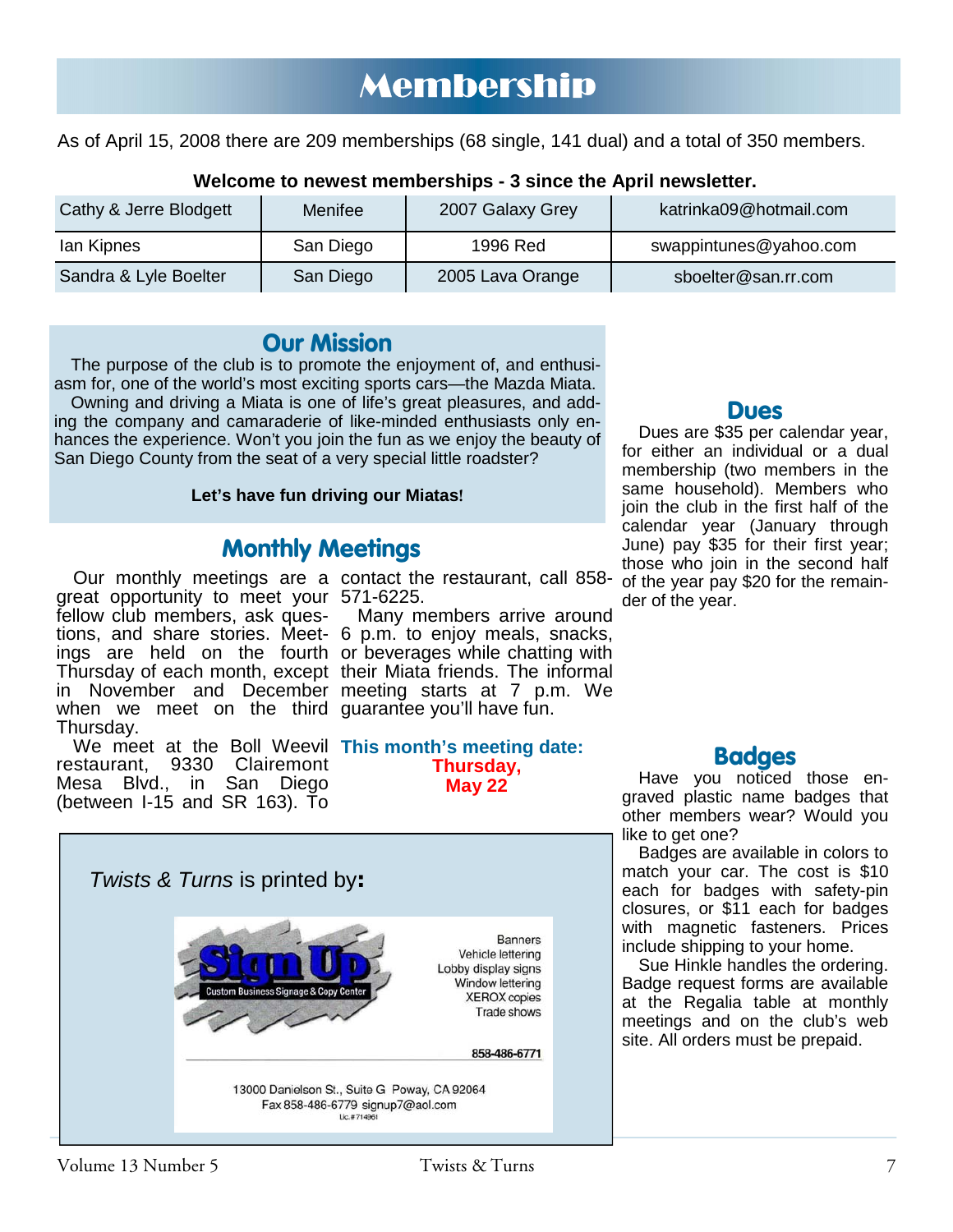## SDMC Officers



**DAVID STREETER President** 





**GABE RIVERA Secretary** 



**MARK VICTORY Treasurer** 

### **Executive Board**

"@..." indicates that e-mail address ends in @sandiegomiataclub.org

| PRESIDENT             | David Streeter                             | 951-461-1722 | president @    |
|-----------------------|--------------------------------------------|--------------|----------------|
| <b>VICE PRESIDENT</b> | Steve Waid                                 | 760-432-0727 | vicepresident@ |
| SECRETARY             | Gabe Rivera                                | 619-295-5993 | secretary $@$  |
| Treasurer             | <b>Mark Victory</b>                        | 619-446-7607 | treasurer@     |
|                       | To send e-mail to all members of the Board |              | board@         |

### **Administrative Board**

| <b>MEMBERSHIP</b>         | Jerry & Janice Boster      | 619-437-4465                 | $m$ embership $@$        |
|---------------------------|----------------------------|------------------------------|--------------------------|
| <b>EVENTS COORDINATOR</b> | Tom Thompson<br>Mark Booth | 949-492-5885<br>619-670-3789 | events @                 |
| CLUB E-MAIL               | <b>Bob Kleeman</b>         | 619-501-9776                 | postmaster@              |
| WEBMASTER                 | Jerry Standefer            |                              | webmaster@               |
| <b>CLUB REGALIA</b>       | Mike & Lisa Schwartz       | 858-549-4344                 | regalia @                |
| <b>HISTORIAN</b>          | <b>Elinor Shack</b>        | 858-485-0278                 | mshack@san.rr.com        |
| <b>NAME BADGES</b>        | Sue Hinkle                 |                              | sportscarr@sbcglobal.net |

### *Twists & Turns* **Staff**

| <b>EDITOR</b>               | Laurie Waid                      | 760-432-0727 | swaid@cox.net                     |
|-----------------------------|----------------------------------|--------------|-----------------------------------|
| <b>PERSONALITIES EDITOR</b> | Kelley Raymond                   |              | kray63@yahoo.com                  |
| <b>TECHNICAL EDITOR</b>     | <b>Barry Billingsley</b>         |              | barrybillingsley@worldnet.att.net |
| LOGISTICS                   | Lolita Noga                      |              |                                   |
| <b>MAILING COORDINATOR</b>  | Janice Boster                    |              | jboster@san.rr.com                |
| <b>PROOFREADERS</b>         | Robin Faircloth<br>Eunice Bauman |              |                                   |
| <b>PRINTING</b>             | Sign Up                          | 858-486-6771 | signup7@aol.com                   |

The SAN DIEGO MIATA CLUB is a California nonprofit corporation. *Twists & Turns* is the monthly newsletter of the SAN DIEGO MIATA CLUB. Use of articles or stories by other Miata clubs is hereby granted, provided proper credit is given. Submissions to the newsletter are welcomed and encouraged. When possible, please e-mail your submissions to the newsletter editor. Submissions may also be mailed to the club's post office box.Submission deadline is the 15th of each month. The Editor reserves the right to edit all submissions.

## **Contact SDMC**

#### **On the web**

*www.sandiegomiataclub.org* 

**24-hour voice message line**  619-434-2007

#### **By mail**

P.O. Box 180833 Coronado CA 92178-0833

#### **Club e-mail**

Most club communication is conducted via e-mail through a Yahoo Group named SDMC-List. A free Yahoo account is required. Follow these steps to join.

- 1. Go to *http://autos.groups.yahoo.com/ group/SDMC-List* (capitalization matters!).
- 2. Click "Join This Group!"
- 3. If you have a Yahoo account, log in. If you do not, click "Sign Up" and follow the instructions.
- 4. After logging in, you will be returned to the SDMC-List "Join This Group" page.
- 5. In "Comment to Owner," state that you are an SDMC member.
- 6. Complete remaining selections, perform Word Verification, and click the "Join" button.
- 7. Your SDMC membership will be verified. The verification and approval process may take several days.

For more detailed instructions, see the club's website.

#### **Membership roster**

The membership roster is available to SDMC members only. Follow these steps to access the roster.

- 1. Go to *http://autos.groups.yahoo.com/ group/SDMC-List*.
- 2. Log in and click "Database"
- 3. Click on the most current table in the tables list
- 4. To print, click "Printable Report." The printed copy will be 15–20 pages.

For more detailed instructions and op tions, see the club's web site.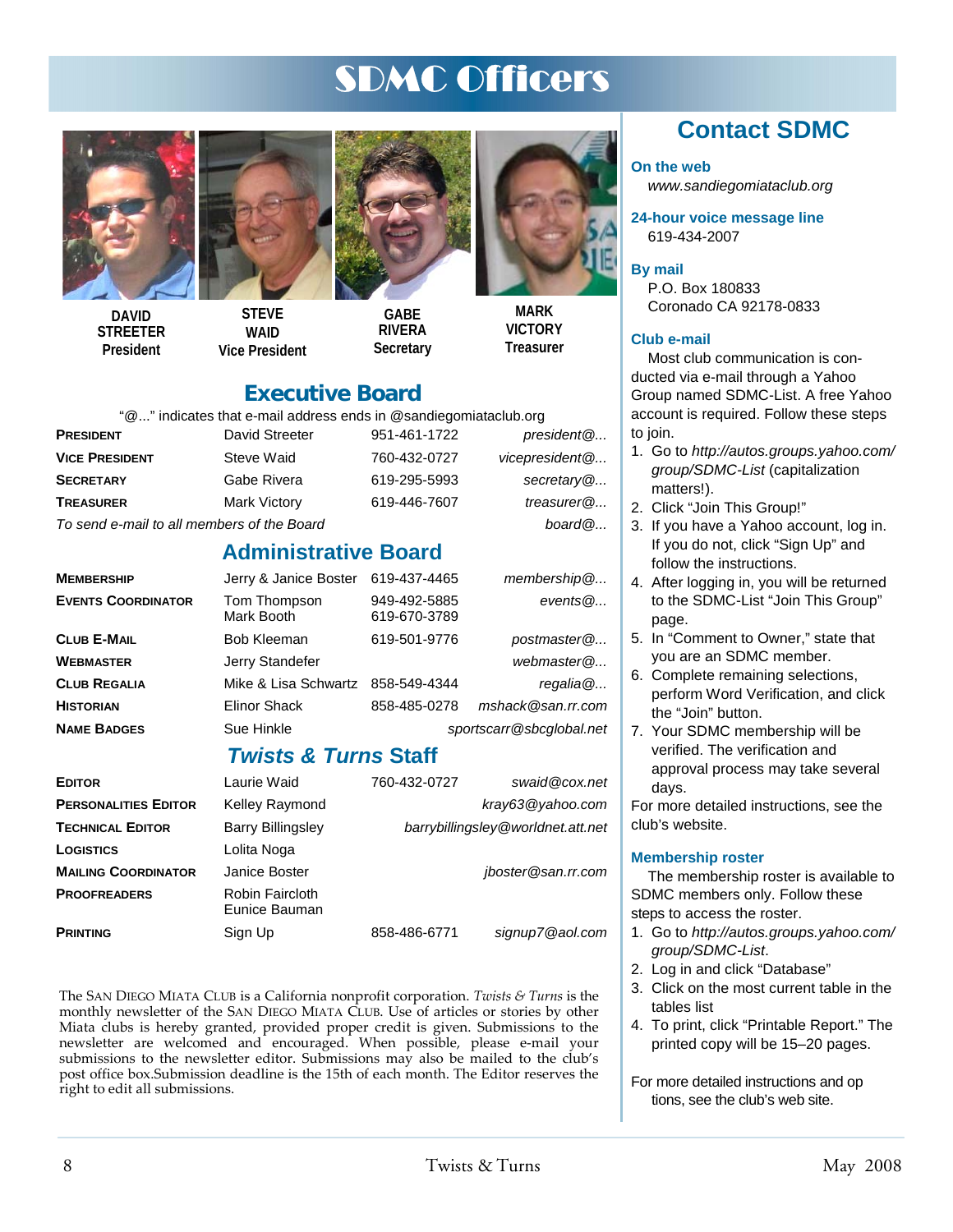## Coming Events

### **CRUISIN' GRAND ESCONDIDO**

May 2

June 6 ( and First Friday of each month from April through September)

6 PM - Meet at Tom's #23 in Escondido for dinner 7 PM - Leave Tom's to cruise Grand

Meeting place: Tom's #23 in Escondido Contact: Steve & Laurie Waid swaid@cox.net

Each Friday night from April thru September Escondido hosts a Hot Rod show on Grand Ave. SDMC traditionally visits the shows on the first Friday of each month. We meet at Tom's #23 for a quick dinner, then cruise down Grand showing off our Miatas and then park to walk around, view the cars, and perhaps do a little shopping/eating. Here's a link to more details about Cruisin' Grand: http://

www.hotrodscustomstuff.com/GrandAve0502-1.html



Or you can view a nice photo slide show with appropriate surf music accompaniment on You Tube at: http:// www.youtube.com/ watch?v=hGzKocYDL7U

### **Greatest Show on Turf**

 Saturday, June 7 7:00 a.m. for registered Miatas 9:00 a.m. to 2:30 p.m. for the show

**Meeting Place:** Balboa Park, grassy areas between the Hall of Champions & Park Blvd.

**Cost:** \$25 to benefit the San Diego Automotive Museum and Car Club Council

**Contact:** Steve Waid swaid@cox.net

The San Diego Automotive Museum's annual Car Club Council Car Show. If 10 or more Miatas participate, the Museum will include a special class (trophies!) for Miatas!

**Important Note:** This is a "Pre-Registered, On-Line Registration Only" show! The show is limited to 400 cars total and you MUST pre-register. Preregistration date and registration site not yet established.

**ALSO NOTE: All registrants must provide a fire extinguisher in their vehicle.**



### **Miatas @ the Fair**

'.

**NOTE:** Advance sign-up is required - contact Steve Waid to get on the list.

Wednesday, June 18th, Saturday June 21st, and Monday, June 30th **Meet:** Albertson's parking lot East side of the Freeway on Via de la Valle

**Time:** meet @ 8:15 AM Cruise together to the fairgrounds @ 8:30 AM

Want to go to the fair for FREE? Here's your chance. SDMC has two dates when members who agree to display their cars between 8:30 AM & 3:00 PM get into the fair for FREE. 5 to 8 cars each day. The dates are Wednesday, the 18th, Saturday, the 21st, and Monday, June 30th.

**Contact:** Steve & Laurie Waid swaid@cox.net (760)432-0727

San Diego County Fair info: http://www.sdfair.com/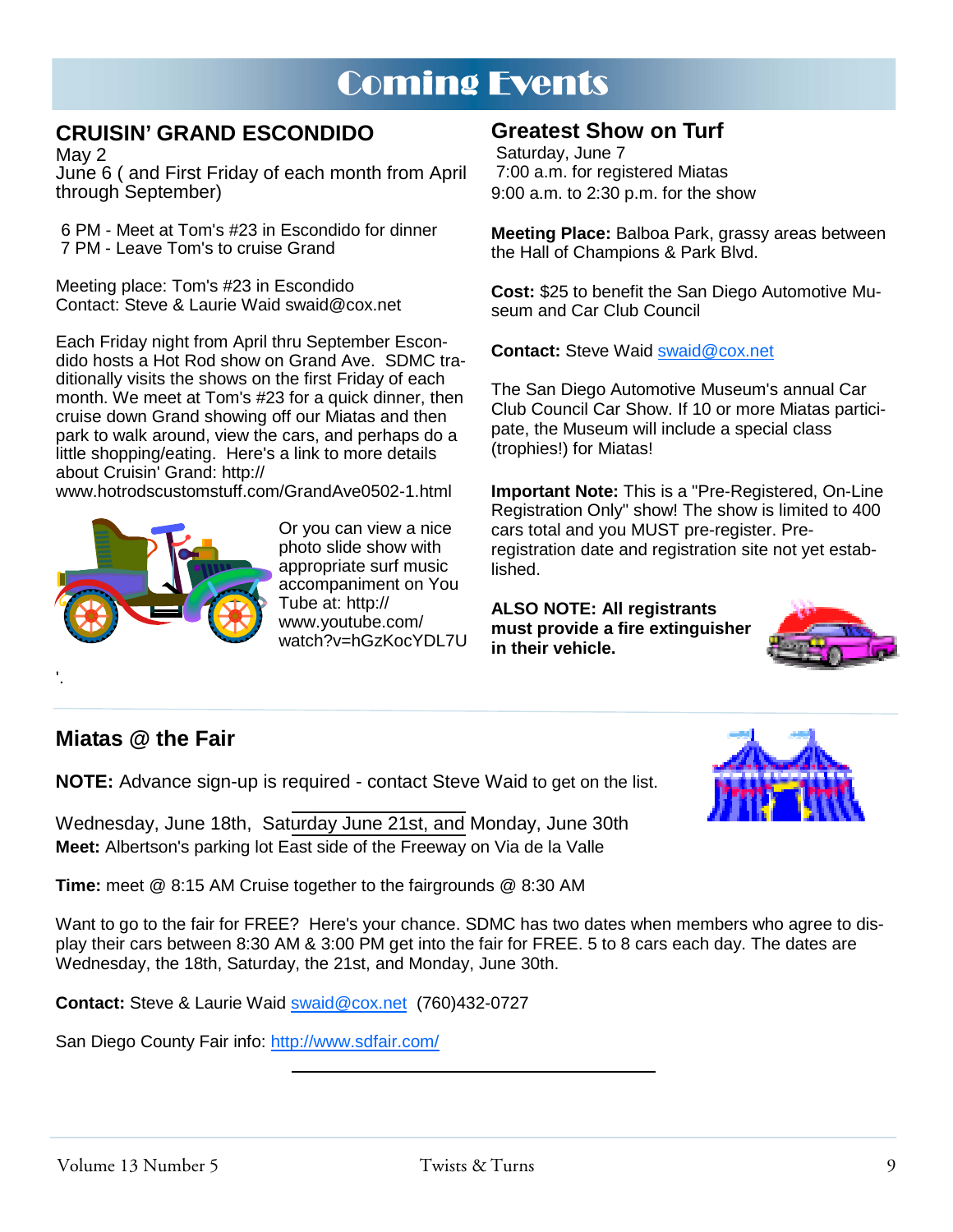## Coming Events

## *THE SEARCH FOR MADONNA 2008*

Last chance to join the Search until 2010!!

We have arranged with the Madonna Inn to reserve a block of rooms for May 3rd and 4th, Saturday night and Sunday night. You can start making your room reservations any time. Ask for Rebecca in group reservations and be sure to mention Miata Club so I can be sure that you are included in the group list so we communicate everything to you.



- 
- 1. We spend two nights at the Madonna Inn in San Luis Obispo. The Inn is unique, fun, and not cheap. Each room is different. Different in every sense of the word. Go to the website at www.madonnainn.com and have a look at the 109 rooms available.
- 2. The only reason to reserve early (the Madonna Inn charges the first night right away to reserve a room) is to get the exact room you want. Because of that, I have reserved "The Love Nest" for Laurie and I. Take a look. We love that room.
- 3. We will firm up the activities for our time up there, but historically we have had some driving, a wine tour, the Hearst Castle night tour, the Morro Bay Car Show, and, of course, lots of EATING.

There is a new Miata Club in the area, appropriately named SLOMiata. We will be "playing" with them as well. There will be more details to come, but begin deciding which room you want and get your reservation in to get what you want. If you have questions at any time, be sure and ask. Steve and Laurie Waid swaid@cox.net or (760) 432-0727



Approximately 64 cars parked at Dalton's Roadhouse in San Marcos to prepare for The Puke, 2008

on Sunday, April 20th.<br>Five groups lead by Steve Waid, Tom Thompson, David Streeter, Dennis Garon and Laurie Waid, traveled around 160 miles of twisties and scenic roads in the back country of San Diego. The groups again joined up at Dalton's for a late lunch and to discuss the day's adventures.

Photo by Mark Booth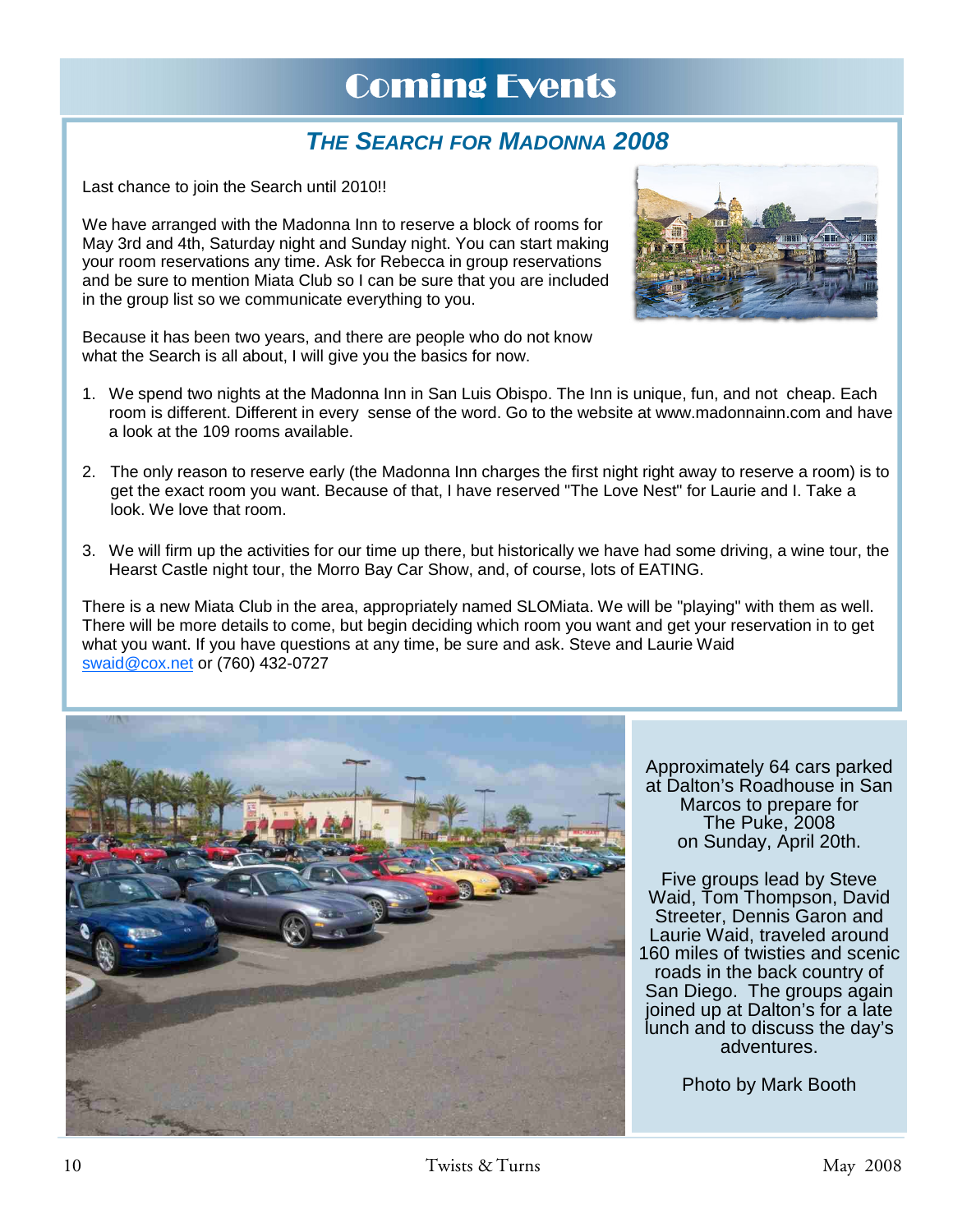## Member Discounts

**M** any vendors offer discounts to *Miata Club members. The club* does not endorse these vendors, but lists them as a membership benefit. Some *Miata Club members. The club does not endorse these vendors, offers may require you to show a current SDMC membership card.* 

*Businesses that wish to be listed must offer a discount from their normal retail prices to SDMC members. Listings are limited to five lines (about 30-35 words). Contact newsletter @sandiegomiataclub.org for more information*.

#### **Automotive Services**

**Allen's Wrench.** Mazda Master Technician. 1620 Grand Avenue, San Marcos. 760-744-1192. Discount: 10% (except oil changes).

**American Battery**. Miata batteries & all other batteries. 525 West Washington, Escondido. 760-746-8010. Contact: Jeff Hartmayer. Discount: Fleet discount on all products.

**Express Tire**. Auto repair, tires. 12619 Poway Road, Poway. 858-748-6330. Manager: David Dolan. Discount: 10% on parts and labor, including tires.

**Good-Win Racing LLC**. Miata intakes, exhausts, shocks, springs, & goodies from Racing Beat, Moss, and more. *www.goodwin-racing.com*. 858-775- 2810. Special club price on everything.

**Hawthorne Wholesale Tire**. Tires, wheels, brakes, and suspension. 877 Rancheros Dr., San Marcos. 760-746- 6980. Discount: 10%

**Just Dings Ltd**. Mobile paintless dent removal. 858-569-3464. Discount: 15%

**Kesler Customs**. Miata chassis braces, adjustable dead pedals, hide-away license plate brackets. Installation of aftermarket parts, fabrication, light welding. Ted Kesler, 619-421-8472. Special club prices.

**Knobmeister Quality Images**. 3595 Gray Circle, Elbert, CO 80106-9652. Joe Portas, *joe@knobmeister.com*. 303- 730-6060.

**Langka Corp**. Guaranteed paint chip and scratch repair system. Cleaning, detailing, and restoration products. 800- 945-4532. *www.langka.com*. Discount: 30%.

**Larry Dennstedt's Auto Repair**. 4283 41st Street, San Diego. 619-284-4911. Discount: 10% on labor.

**Lutz Tire & Service**. Alignment specialist, tires. 2853 Market Street, San Diego. 619-234-3535. Ask for Mike. Discount: 10% on parts (tires not included).

**Magnolia Auto Body**. Restorations, body work. 476 West Main Street, El Cajon. 619-562-7861. Ask for T.J. Discount: 10% on labor and parts.

**Porterfield Enterprises Ltd**. Brake pads, rotors. 1767 Placentia Ave., Costa Mesa. 949-548-4470. Discount: 15% on Porter-field & Hawk brake pads; \$10 off rotors; \$9.25 for Motul 600 brake fluid (1 pint).

**Smog Squad**. 3342 Rosecrans, San Diego. 619-223-8806. General Manager: Jose Munoz. Discount: \$10 on smog tests.

**Thompson Automotive**. Cool accessories for our cool cars; oil filter relocation kits, gauge kits, air horns, brakes, Voodoo knobs, & MORE. *www.thompsonautomotive.com*. 949-366-0322. Discount: 10%

**Tri-City Paint**. Professional detailing, pro-ducts, paint, airbrushes, car covers. West Miramar Area: 858-909-2100; Santee, Mission Gorge: 619-448-9140. Discount: Body shop pricing #CM6660.

**World Famous Car Wash**. Complete professional car care. Complete detail, hand wax, leather treatment, free shuttle service. 7215 Clairemont Mesa Blvd, San Diego. 858-495-9274. Discount: 10%

#### **Mazda Dealerships**

**Chapman Mazda**. Phoenix. 877-684- 5803. Ask for John Mardueno. Discount: 20% on Mazda parts and accessories.

**Mazda of Escondido.** 760-737-3200. Discount: 20% on most parts; 15% on labor (not including smog certification).

**Westcott Mazda**. National City. 619- 474-1591. Discount: 15% on parts or labor (except oil changes).

#### **Other Services**

**Alarm 2000**. Residential and commercial alarm installations and monitoring. Free equipment with 2-way voice & free install. Buffy Hergenrader, 619-221- 0948. *b u f f y @ i o p e n e r .net*. Discount: No connection fee.

**Coldwell Banker Real Estate**. David T. Bryan, Realtor. 619-334-4625. *davidbryan@coldwellbanker.com*. Free market analysis. No transaction fees for SDMC members or referrals!

**Linsco Private Ledger**. Fee-based planner. Wealth management, estate, retirement, and investment planning. Free consultation and 15% discount on all fees. Hernan Hooker, BCE. 619-542- 0822.

**Rosin & Associates.** Attorneys at law. Accidents, insurance issues, general civil law. No recovery, no fee. Anita Rosin, *anita.rosin@rosinlaw.com*. 619- 543-9600. Discount: 10% on attorneys fees.



**Buying or selling your Miata or Miata accessories? You can do it for free on Miatamart—the Miata for Sale web site, run by SDMC member Rainer Mueller. Check it out at**  *www.miatamart.com***.** 

**Your ad could be here!** 

**Classified ad space is provided at no cost to SDMC members only. Ads must include first and last names, telephone number, and e-mail address, which must agree with current club roster. Send ads to** *newsletter@sandiegomiataclub.org***. Ads will run for four months unless canceled, and may be revised and resubmitted.**